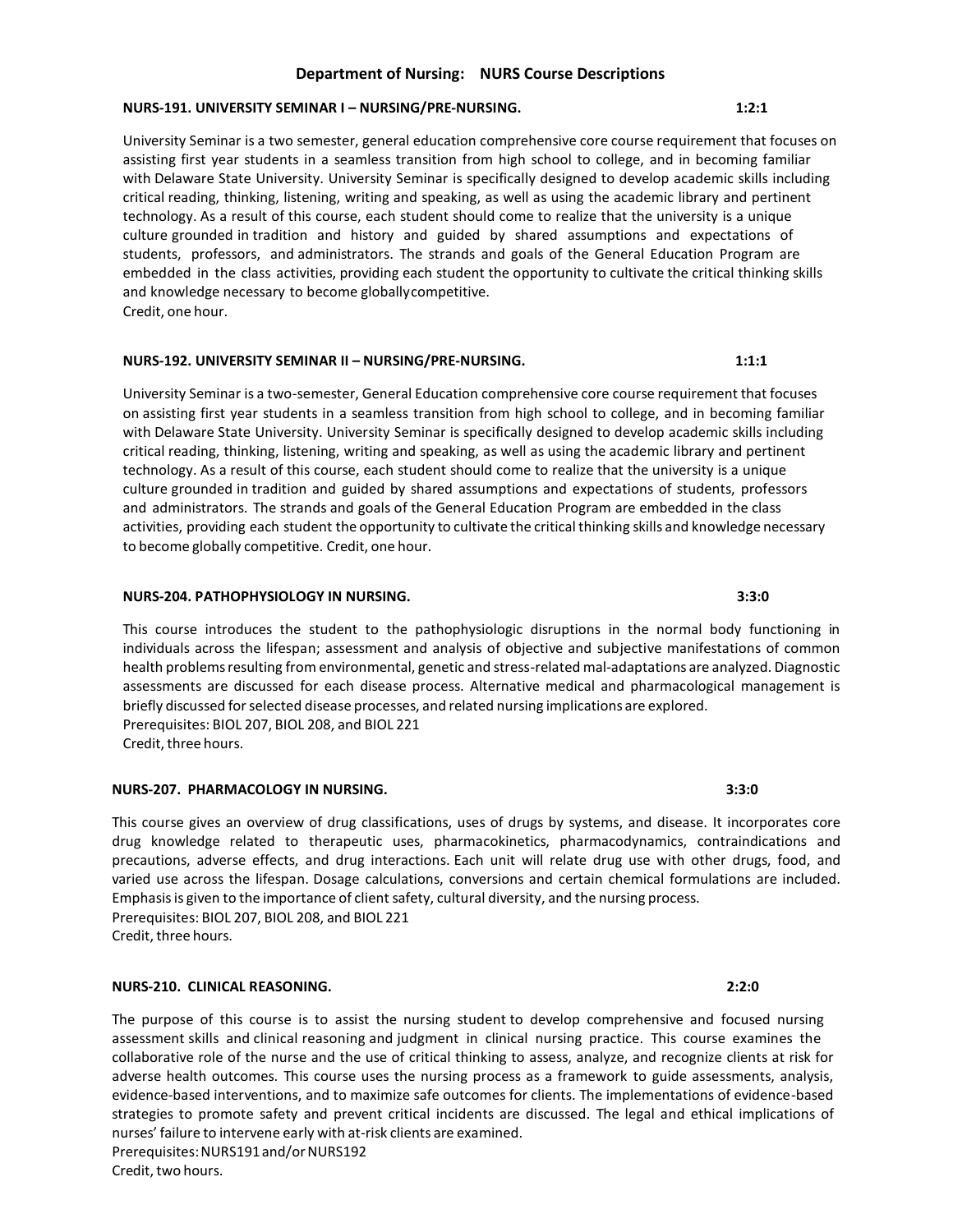## **NURS-300. GROWTH AND DEVELOPMENT ACROSS LIFE SPAN. 3:3:0**

This course is designed to assist the student in understanding concepts associated with normal growth and development across the lifespan (conception to late adulthood). Application of this knowledge will assist the student to provide appropriate nursing interventions for clients and their significant others. Students are introduced to major theories of human development across the lifespan. Emphasis is placed on the influences of the psychological, sociological, and cultural dimensions of human functioning and health promotion across the lifespan.

Prerequisites: PSYC201 Credit, three hours.

## **NURS-307. INTRODUCTION TO NURSING PRACTICE. 5:3:6**

This course focuses on fundamental nursing interventions and assisting individual clients to ful fill basic human needs. Adaptation related to meeting physiological, safety and security needs are emphasized. Students begin to apply principles of the nursing process when planning care for individual clients in long-term and acute care structured settings. Opportunities to practice in the roles of caregiver, communicator, problem-solver and a group member of the health care team are provided. **This course has a clinical component (NURS-307C) which must be taken at the same time.** Prerequisites: Formal admission to the Nursing major. Co-requisites: NURS 308, NURS 309 Credit, five hours.

## **NURS-308. HEALTH ASSESSMENT. 3:2:3**

This course is designed to provide students with the knowledge and skills necessary to collect data related to individual health using a multi-dimensional approach. Students use a systems approach as assessment devices and procedures are introduced in the application of data collection related to human body structure and functioning. Physical examination techniques are evaluated using simulation scenarios. **This 8-week course has a laboratory component(NURS-308C) which must be taken atthe same time.** Prerequisites: Formal admission to the Nursing major. Co- requisites: NURS 307, NURS 309 Credit, three hours.

### **NURS-309. MENTAL HEALTH NURSING. 5:3:6**

This course provides students with didactic and clinical learning experiences which incorporate basic psychopathology, theories, principles, and contemporary issues related to mental health and illness. The nursing process is also used as a means of providing health care to individuals, families, and groups experiencing alterations in mental health. Student development in the roles of caregiver, communicator, and advocate for client rights is emphasized. This course also prepares students to incorporate therapeutic communication skills within all aspects of the health care environment and exposes students to maladaptive behaviors as they relate to safety and culturally competent nursing care.

**This 8-week course has a clinical component (NURS-309C) which must be taken at the same time.** Prerequisites: Formal admission to the Nursing major. Co-requisites: NURS 307, NURS 308 Credit, five hours.

### **NURS-310. NURSING RESEARCH. 3:3:0**

This introductory course focuses on fundamentals and principles of the research process and their application in nursing. Emphasis is placed on developing proficiency in critiquing and evaluating nursing research findings as they relate to evidence-based nursing practice (EBP). Prerequisites: NURS 307, NURS 308, NURS 309 Co-requisites: NURS 311, NURS 316, Nursing elective Credit, three hours.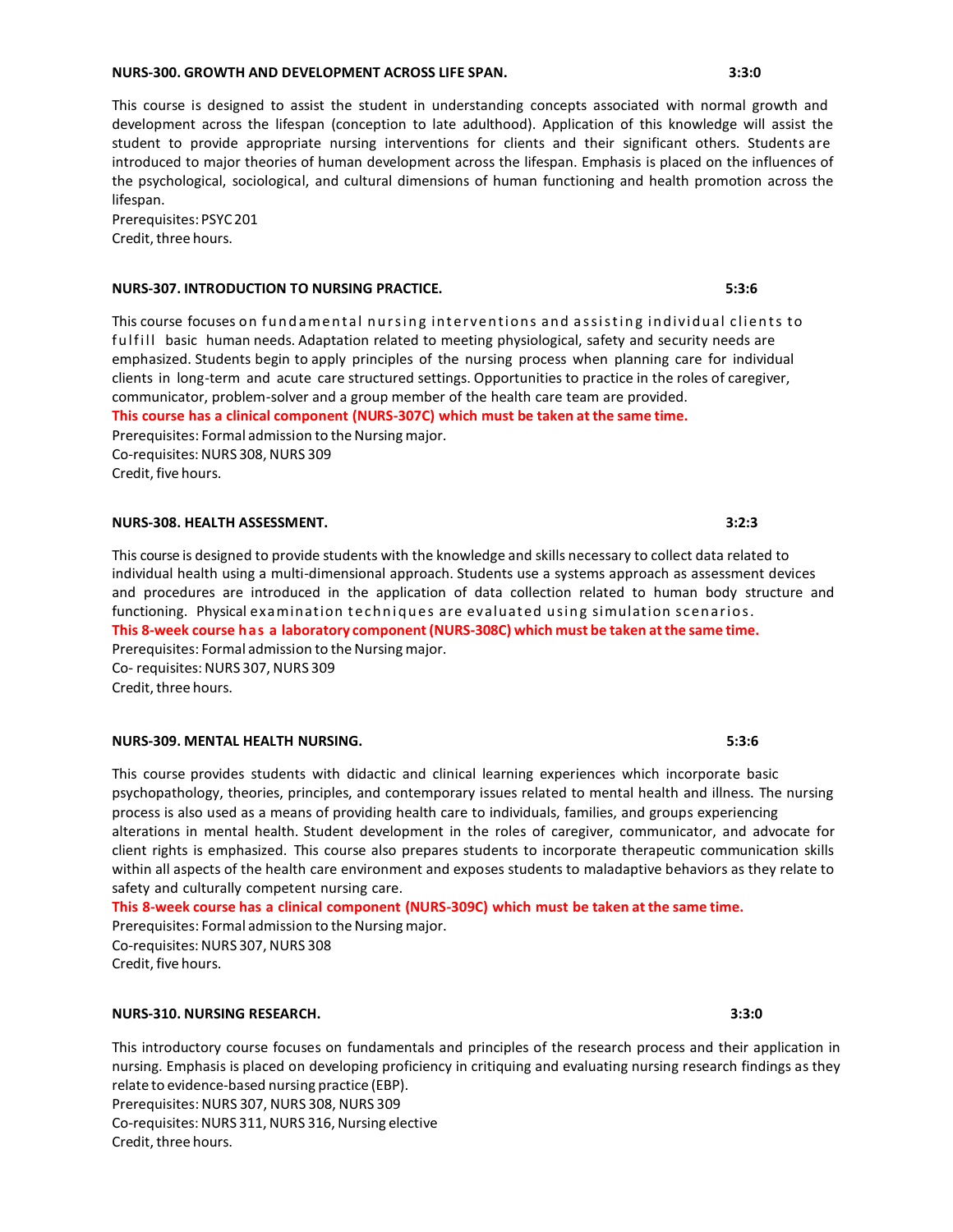#### **NURS-311. CHILD AND FAMILY NURSING. 5:3:6**

In this course students develop competencies and skills to manage health care of children experiencing potential and actual problems in fulfilling human needs during the process of achieving biopsychosocial adaptation, and anticipatory guidance as part of health promotion on the individual as well as community levels. Roles ofthe professional nurse, including communication, ethics and cultural competency, in promoting health and adaptation for the child within the context of the family are emphasized in clinical and theoretical components of the course.

**This 8-week course has a clinical component (NURS-311C) which must be taken at the same time.** Prerequisites: NURS 307, NURS 308, NURS 309 Co-requisites: NURS 310, NURS 316, Nursing elective Credit, five hours.

### **NURS-314. ELECTIVE NURSING INFORMATICS AND TECHNOLOGY. 3:3:0**

This course explores the impact of technology on health care, medical record keeping, the influence of the Health Insurance Portability and Accountability Act (HIPAA) on record keeping, and technological variables in nursing practice. It focuses on the role of the nurse in electronic information handling and considerations for strategic planning.

Pre-requisites: NURS 307, NURS 308, NURS 309 Co-requisites: NURS 310, NURS 311, NURS316 Credit, three hours.

#### **NURS-316. ADULT HEALTH NURSING I. 5:3:6**

This course provides students with both didactic and clinical learning experiences designed to provide nursing care to adult clients who are experiencing selected communicable, acute, and chronic health problems in medical-surgical and simulated clinical settings. Students utilize the nursing process to provide evidence-based health care to individuals. The course also focuses on individual and family responses to illness experiences. Emphasisis placed on multiple roles of nurses: care giver, critical thinker, and health care team member. **This 8-week course has a clinical component (NURS-316C) which must be taken atthe same time.**

Pre-requisites: NURS 307, NURS 308, NURS 309 Co-requisites: NURS 310, NURS 311, Nursing elective Credit, five hours.

### **NURS-400. ADULT HEALTH NURSING II. 5:3:6**

This course provides students with both didactic and clinical learning experiences designed to provide nursing care to adult clients who are experiencing acute and complex medical-surgical health problems in acute care clinical settings. This course focuses on utilization of the nursing process as a means of providing evidence- based health care to the study of individuals with complex health problems. The cultural, ethical, psychosocial, and legal aspects of these complex health problems as they affect individuals, families, and the health care team are emphasized. Clinical simulation activities, observation, and acute care learning experiences with the client are provided.

**This 8-week course has a clinical component (NURS-400C) which must be taken at the same time.**

Pre-requisites: All junior level courses Co-requisites: NURS 405, NURS 408 Credit, five hours.